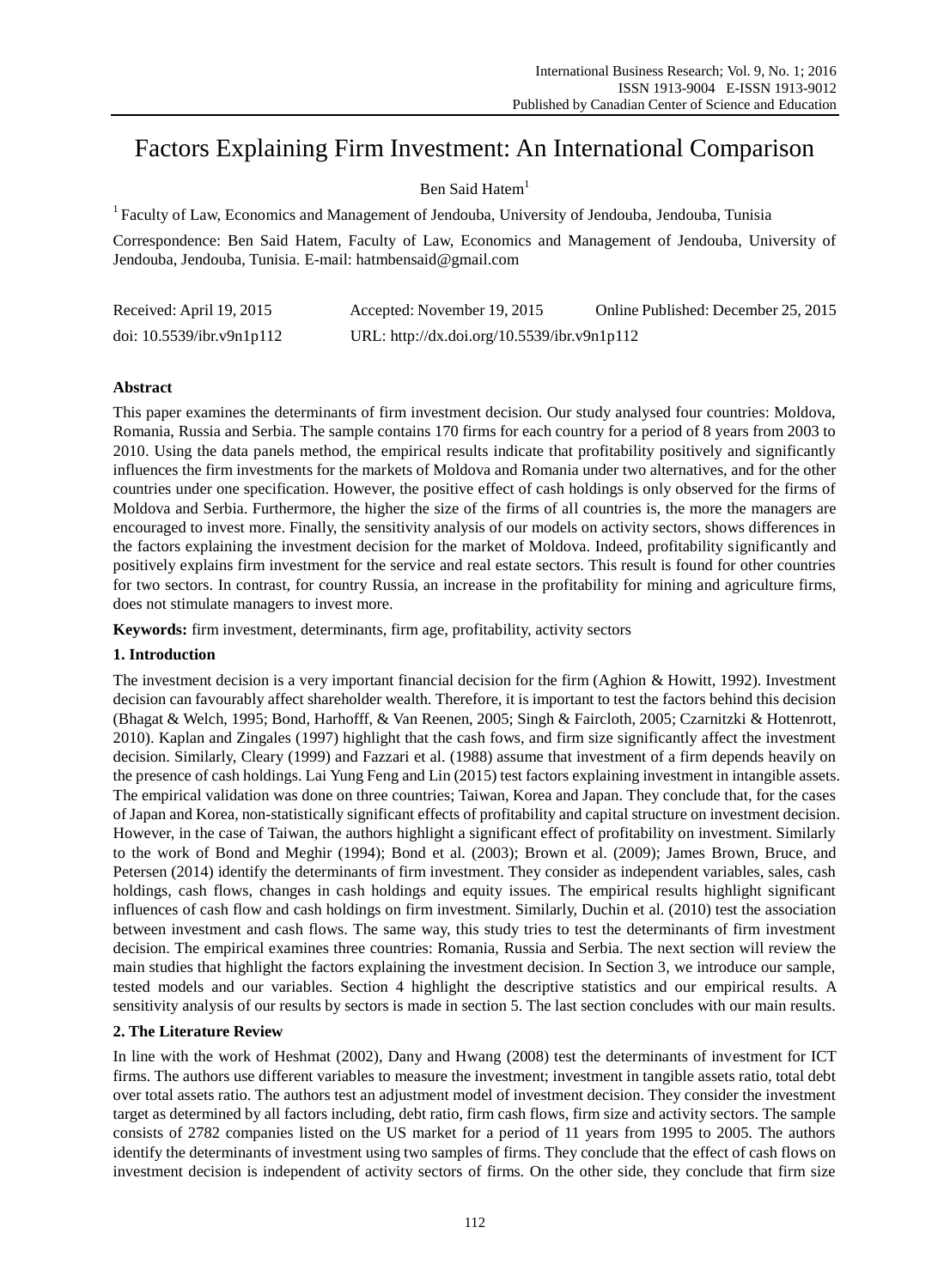negatively affects firm investment.

Like Chen (2001), Clark (2003), Liu and Sun (2005), Qi and al. (2000), Xu and Wang (1999), Alex, Hong Zhang, and David (2013) tried to empirically test the impact of ownership concentration and the controlling shareholder on the investment decision of a firm using a sample of 786 non-financial firms in the China market over a period of 7 years from 1998 to 2004. The authors use several alternative measures of investment, including cash flows and sales. To measure ownership concentration, the authors use the share of capital owned by shareholders and the share of capital of the largest 5 and 10 shareholders. The authors measured ownership concentration using the Herfindahl index. By testing the dynamic panel data method as described by Arellano and Bond (1991), Arellano and Bover (1995) and Blundell and Bond (1998), the authors highlight to a non-significant effect of cash flows of the firm on investment decision. However, the authors conclude that ownership structure can explain firm investment.

# **3. Data and Methodology**

# *3.1 Sample Selection*

The data in our sample are extracted from the Amadeus DATABSAE. Our sample consists of 170 firms of Moldova, 170 firms of Romania, 170 firms of Russia and 170 firms from Serbia for a period of 8 years from 2003 to 2010.

# *3.2 Choice of Variables and Hypothesis*

# The dependent variable:

Firm Investment: To measure firm investment, Harford (1999) use a probit model to identify the likelihood that a firm will engage in a new acquisition. However, in our article, and according to the work of Fazzari and al. (1988), Hoshi et al. (1991) and Almeida et al. (2004), Massimo, Annalisa, and Massimiliano (2013), we use a dependent variable, alternatively, three measures:

- The first variable measures the investment as the changes (measured by growth rate) of total assets of the firm.
- The second variable measures the investment as the changes (measured by growth rate) of tangible fixed assets.
- The second variable measures the investment as the changes (measured by growth rate) of intangible fixed assets.

The independent variables:

Profitability: Taeyoung and Taeyoon (2015) measures profitability using return on equity ratio. However, and like David et al. (2014), we measure profitability as the following ratio of Net income divided by the value shareholders funds. A higher profitability of firms causes more liquidity available. According to the Free Cash Flows theory of Jensen (1986), the owners try to minimize agency costs of shareholders equity by changing firm investments. The coefficient on this variable is expected to be positive. Hypothesis 1: The profitability positively affects firm investment.

Liquidity: Like James and Bruce (2014), we measure the liquidity effect on firm investment. Liquidity is measured as the ratio of cash holdings of the firm over total assets (David Audretsch & Elston, 2002). Indeed, a large amount of liquidity will stimulate managers to invest more. Therefore, the coefficient on the liquidity variable is expected to be positive. Hypothesis 2: Liquidity positively affects firm investment.

Firm size: Kadapakkam, Kumar, and Riddick (1998) measure firm size as log of sales over fixed tangible assets. However, in this study, size is identified by the logarithm of the total assets. Indeed, information asymmetry is decreasing function of firm size (Rajan & Zingales, 1995). Thus, managers can get sources of funding (debt or equity) to finance investment. The coefficient on the variable size is expected to be positive. However, the larger the firm is, the less interested managers are in increasing the asset value of their firms. Hypothesis 3: Size affects positively or negatively firm investment.

Firm age: Like Rebecca Zarutskie (2006) and Kazuo Ogawa (2015), we measure the effect of firm age on firm investment behaviour. Firm age is approximated by the period between the current date and the foundation year. Indeed, the higher the firm age is, the higher the firm is recognized, which will encourage managers to increase the size of their firms through investment. Hypothesis 4: firm age negatively affects firm investment.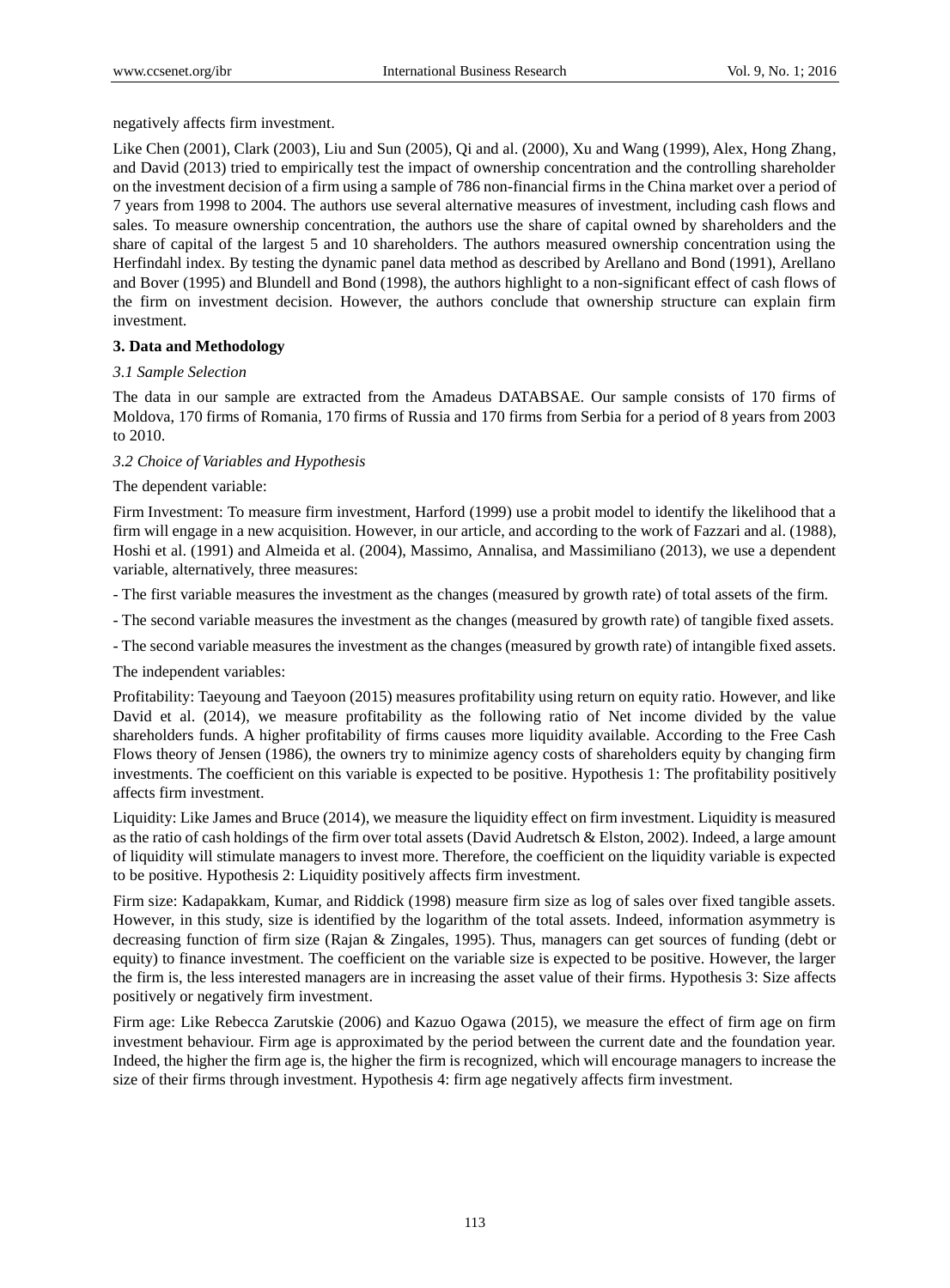| Variables         | Abbreviation     | Formulation                                                       | Expected sign       |
|-------------------|------------------|-------------------------------------------------------------------|---------------------|
| Firm investment   | <b>INVTA</b>     | growth rate of total assets                                       | Dependant variable  |
| Firm investment   | <b>INVTANG</b>   | growth rate of tangible fixed assets                              | Dependant variable  |
| Firm investment   | <b>INVINTANG</b> | growth rate of intangible fixed assets                            | Dependant variable. |
| Profitability     | <b>PROF</b>      | Net income / Shareholders equity                                  | $\pm$               |
| Liquidity         | LIQ              | Cash holdings/TA                                                  | $+$                 |
| Firm Size         | <b>SIZE</b>      | Ln(TA)                                                            | $+/-$               |
| Firm age          | AGE              | number of years between the current date and the foundation year. | ۰                   |
| TA: total assets. |                  |                                                                   |                     |

Table 1. Variables and expected signs

#### *3.3 Models to Be Tested*

Like Richard Bilsborrow (1977), Lai Yung, Feng, and Yi (2015) and Farla (2014) and and based on discussion above, we try to test following models to identify factors affecting firm investment;

$$
INVTA_{it} = \alpha_0 + \alpha_1 PROF_{it} + \alpha_2 LIQ_{it} + \alpha_3 SIZE_{it} + \alpha_4 AGE_{it} + \varepsilon_{it}
$$
\n<sup>(1)</sup>

$$
INVTANG_{it} = \alpha_0 + \alpha_1 PROF_{it} + \alpha_2 LIQ_{it} + \alpha_3 SIZE_{it} + \alpha_4 AGE_{it} + \varepsilon_{it}
$$
\n(2)

$$
INVINTANG_{it} = \alpha_0 + \alpha_1 PROF_{it} + \alpha_2 LIQ_{it} + \alpha_3 SIZE_{it} + \alpha_4 AGE_{it} + \varepsilon_{it}
$$
\n(3)

### **4. The Empirical Results**

#### *4.1Descriptive Statistics*

The distribution of our sample into five sectors: Service sector, real estate activities, professional, scientific and technical activities, mining and agriculture activities and manufacturing activities are presented in Table 2.

|         | Service | Real estates activities | Professionals activities | Mining and<br>agriculture | Manufacturing | Total     |
|---------|---------|-------------------------|--------------------------|---------------------------|---------------|-----------|
| Moldova | 45      | 51                      | 8                        |                           | 58            | 170 firms |
| Romania | 32      | 21                      | h                        | 33                        | 78            | 170 firms |
| Russia  | 18      | 10                      | 31                       |                           | 106           | 170 firms |
| Serbia  | 45      | 38                      |                          |                           |               | 170 firms |

Table 2. Distribution of our sample into activity sectors

The sample of Moldova is described ass follow: 45 firms in service sector, 51 companies in real estate sector, 8 firms in professionals activities, 8 firms in mining and agriculture sector and 58 industrial companies. A significant part of firms belongs to industrial sector. For the country of Romania : 32 firms in services sector, 21 companies in the real estate sector, 6 firms in professional activities, 33 firms in mining and agriculture and 78 industrial companies. These results show that for the country of Romania, most firms belongs to the mining, agriculture and industrial sectors. A significant part of firms belongs also to the service business. For the country of Russia, firms are introduced as follows: 18 firms in the service sector, 10 firms in the real estate sector, 31 firms in professional activities, 5 mining and agriculture companies and 106 industrial firms. These results show that the majority of firms belong to the manufacturing and Professionals activities sectors. However, the lowest part of firms is concentrated in the mining and agriculture sector. Regarding the country Serbia, firms are introduced as follows: 45 companies belong to the service sector, 38 firms to the real estate sector, 7 firms in professionals activities, 9 firms to the mining and agriculture sector and 71 industrial companies.

The results of descriptive statistics (Table 3) indicate that the country Romania has a positive average profitability equal to 0.0220, with a minimum of -0.980 and a maximum of 0.988. Furthermore, Russia has a positive average return of 0.100 with a minimum of -0.946 and a maximum of 0.992. The other countries have an average deficit profitability. The high profitability ratio for the Russian firms explains the high liquidity ratio that is equal 0.0379. However, firms in Moldova have of the lowest liquidity ratio. Regarding firm size, we found that firms in Russia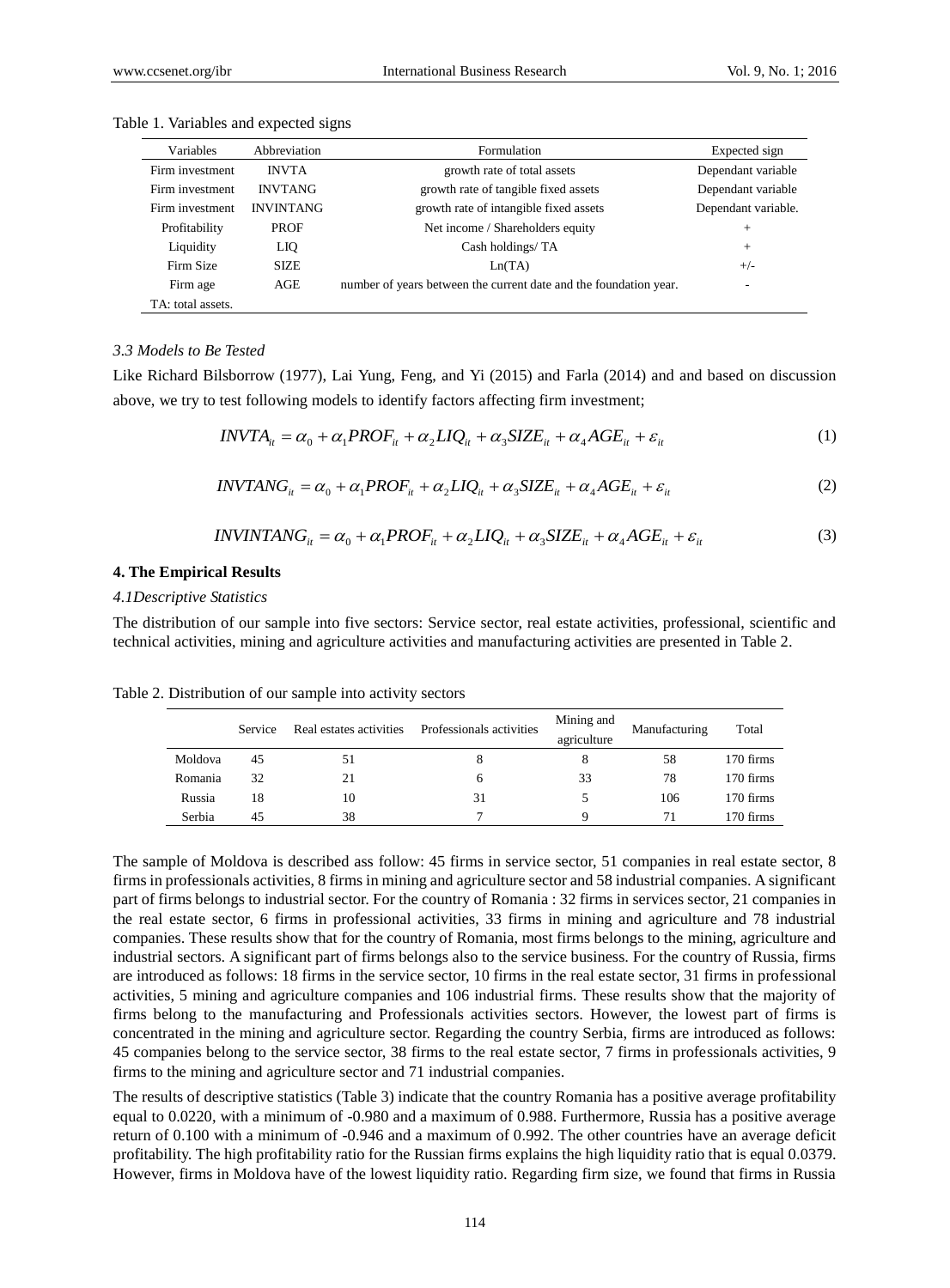have the highest medium sized equal to 16,835. This value is lower than that found by David and Julie (2002). However, the Moldovan firms have the smallest size. Finally, firms in Russia are the Mature companies with an average age of 35,687 years with a minimum of one year and a maximum of 293 years. This average age is higher than that found by Massimo, Annalisa, Massimiliano (2013) for Italian firms (they an average age equal to 10.38 years for a sample of 288 firms observed from 1994 to 2008). For investment variables, we found a higher growth of total assets for firms from Romania with an average value of 0.245.

### Table 3. Descriptive statistics

| Moldova                                                          |                          |             |                |              |            |  |  |  |
|------------------------------------------------------------------|--------------------------|-------------|----------------|--------------|------------|--|--|--|
|                                                                  | <b>OBS</b>               | <b>MEAN</b> | <b>STD DEV</b> | $\text{MIN}$ | <b>MAX</b> |  |  |  |
| <b>PROF</b>                                                      | 911                      | $-0,00270$  | 0,167          | $-0.919$     | 0,945      |  |  |  |
| LIQ                                                              | 914                      | 0,0215      | 0,0624         | 0,000000366  | 0,917      |  |  |  |
| <b>SIZE</b>                                                      | 926                      | 12,257      | 1,918          | 6,563        | 18,0558    |  |  |  |
| <b>AGE</b>                                                       | 1354                     | 12,444      | 2,722          | $\mathbf{1}$ | 19         |  |  |  |
| <b>INVTA</b>                                                     | 704                      | 0,0423      | 0,348          | $-0,967$     | 3,455      |  |  |  |
| <b>INVTANG</b>                                                   | 312                      | 3,767       | 20,630         | $-1$         | 167,264    |  |  |  |
| <b>INVINTANG</b>                                                 | 666                      | 0,208       | 6,711          | $-1$         | 11,862     |  |  |  |
|                                                                  |                          |             | Romania        |              |            |  |  |  |
| <b>OBS</b><br><b>MEAN</b><br><b>STD DEV</b><br><b>MIN</b><br>MAX |                          |             |                |              |            |  |  |  |
| <b>PROF</b>                                                      | 1167                     | 0,0220      | 0,230          | $-0,980$     | 0.988      |  |  |  |
| LIQ                                                              | 1243                     | 0,0681      | 0,115          | 0,000000658  | 0,888      |  |  |  |
| <b>SIZE</b>                                                      | 1253                     | 14,706      | 2,680          | 7,0211       | 19,534     |  |  |  |
| <b>AGE</b>                                                       | 1319                     | 15,161      | 3,959          | $\mathbf{1}$ | 21         |  |  |  |
| <b>INVTA</b>                                                     | 1037                     | 0,245       | 1,261          | $-0,907$     | 32,0241    |  |  |  |
| <b>INVTANG</b>                                                   | 1033                     | 0,668       | 7,997          | $-1$         | 232,0591   |  |  |  |
| <b>INVINTANG</b>                                                 | 559<br>4,436             |             | 41,447         | $-1$         | 686,531    |  |  |  |
|                                                                  |                          |             | <b>Russia</b>  |              |            |  |  |  |
|                                                                  | <b>OBS</b>               | <b>MEAN</b> | <b>STD DEV</b> | <b>MIN</b>   | <b>MAX</b> |  |  |  |
| <b>PROF</b>                                                      | 1193                     | 0,100       | 0,185          | $-0,946$     | 0,992      |  |  |  |
| LIQ                                                              | 0,0379<br>1229<br>0,0661 |             | 0,0000013      | 0,903        |            |  |  |  |
| <b>SIZE</b>                                                      | 1235                     | 16,835      | 0,922          | 13,797       | 24,0831    |  |  |  |
| AGE                                                              | 35,687<br>1351<br>42,858 |             | $\mathbf{1}$   | 293          |            |  |  |  |
| <b>INVTA</b>                                                     | 1058<br>0,161<br>0,464   |             |                | $-1$         | 9,382      |  |  |  |
| <b>INVTANG</b>                                                   | 1054<br>0,113<br>0,413   |             |                | $-1$         | 5,851      |  |  |  |
| <b>INVINTANG</b>                                                 | 564                      | 1,388       | 11,001         | $-1$         | 175,225    |  |  |  |
| <b>Serbia</b>                                                    |                          |             |                |              |            |  |  |  |
|                                                                  | <b>OBS</b>               | <b>MEAN</b> | <b>STD DEV</b> | <b>MIN</b>   | <b>MAX</b> |  |  |  |
| <b>PROF</b>                                                      | 1103                     | $-0,00460$  | 0,213          | $-0,959$     | 1          |  |  |  |
| LIQ                                                              | 1226                     | 0,0248      | 0,0513         | 0,00000417   | 0,417      |  |  |  |
| <b>SIZE</b>                                                      | 1299                     | 15,145      | 2,253          | 9,0607       | 18,965     |  |  |  |
| <b>AGE</b>                                                       | 1358                     | 30,450      | 24,525         | $\mathbf{1}$ | 172        |  |  |  |
| <b>INVTA</b>                                                     | 1101                     | 0,100       | 0,964          | $-0,824$     | 29,510     |  |  |  |
| <b>INVTANG</b><br>1098<br>0,135<br>2,781                         |                          |             | $-1$           | 90,116       |            |  |  |  |
| <b>INVINTANG</b>                                                 | 468                      | 4,75        | 44,869         | $-1$         | 731,236    |  |  |  |

### *4.2 Determinants of Firm Investment*

The empirical results of the factors explaining the investment decision of firms are presented in Table 4 using data panels and ordinary least square methods. We found a highest correlation coefficient equal to 16.89% for the specification 1 for Moldova. However, specification 2 of country Romania has the lowest correlation coefficient of -0.18%.

Profitability: According to work of Lai Yung and Feng Yi (2015), we found a positive and a statistically significant effect of profitability on firm investment for specification 1 and 3 for country Romania and specification 1 for countries of Serbia and Moldova. This result is obtained, also, under specification 3 for country Russia. This result confirms the theory of free cash flow of Jensen (1986) which assumes that controlling shareholders try to reduce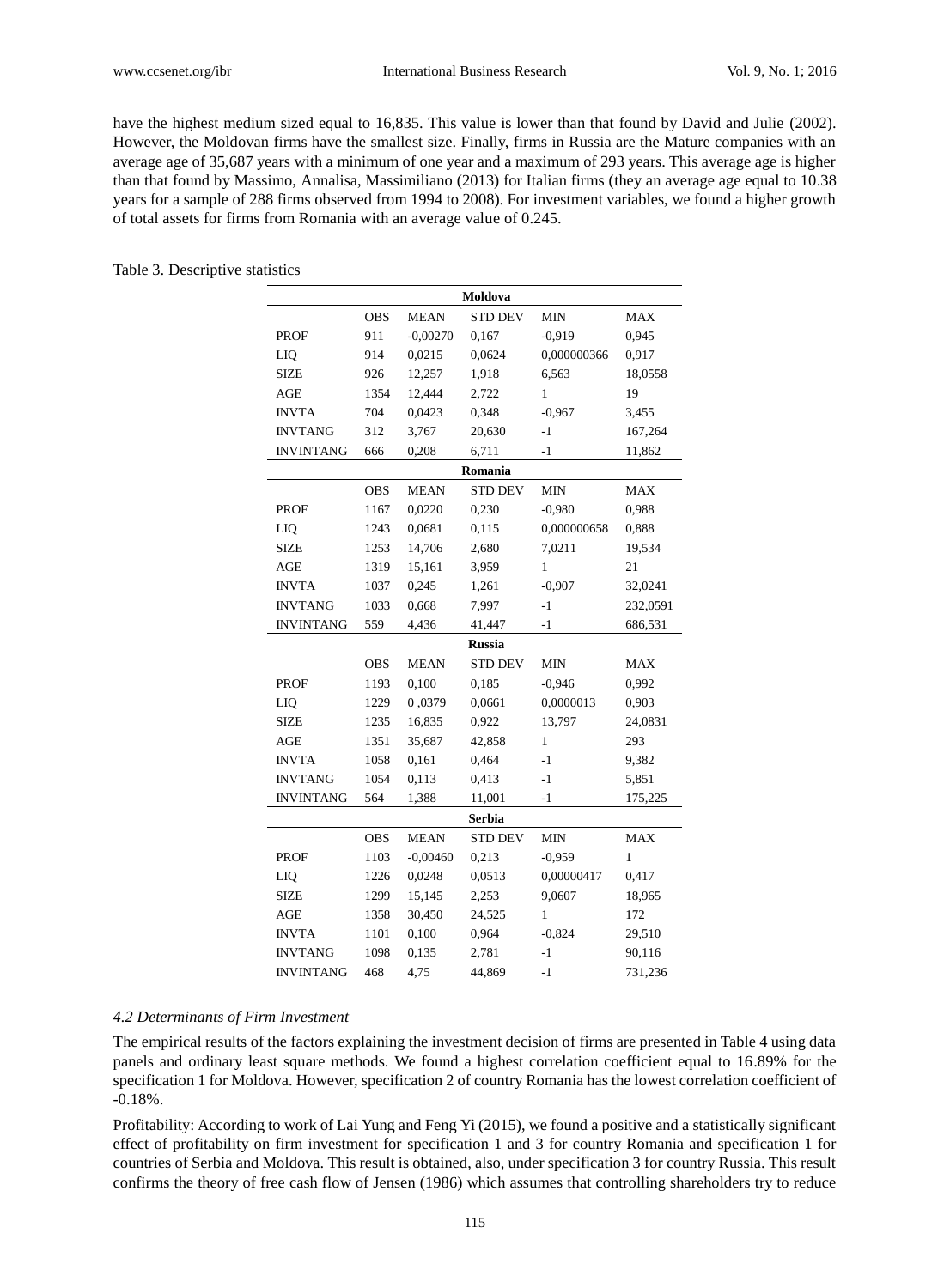liquidity in the hands of managers by increasing investment. This result do not rejects our first hypothesis. However, profitability has a negative and statistically significant effect on firm investment for Moldova under specification 2. Therefore, we can conclude that with the increase in profitability, we notice an opportunistic behaviours of managers who try to take in private profits.

Liquidity: Like in Pawlina and Renneboog (2005) and Kazuo Ogawa (2015), liquidity positively and significantly affects firm investment under specification 1 and 2 for countries of Moldova and Serbia. This result has been theoretically supported by Jensen (1986). However, Dayong and Fang (2009), find a negative effect of cash holdings ratio. This result do not rejects our second hypothesis. However, we found a negative and not statistically significant effect of liquidity on firm investment for country Romania and Russia under specifications 2 and 3 respectively.

Size: Similarly to the results of Michelle, Rebecca and Rodrigo (2015), size variable positively and significantly affects the investment for countries of Russia and Serbia under specifications 1 and 2. However, this positive association is obtained under all specifications for Moldova country and first specification for country Romania. This result do not rejects our third hypothesis. However, we found a negative and not statistically significant effect of size on investment for country Romania under specifications 2 and 3. This inverse relationship means that for large firms, managers are not interested in allocating their surplus funds for investment.

Firm age: Similarly to the results of Massimo, Annalisa, Massimiliano (2013), the coefficient is negative and statistically significant under specifications 1 and 2 for two countries: Russia and Serbia. However, this effect is observed under the first specification for the other two countries. This result contradicts that presented by Kazuo Ogawa (2015). In fact, he found that factors explaining firm investment are not different between young and older firms. For country Moldova, we highlight a positive and statistically significant effect of firm age on investment decision.

|                  |                                    | Moldova              |                                  | Romania         |                      |                  |  |
|------------------|------------------------------------|----------------------|----------------------------------|-----------------|----------------------|------------------|--|
|                  | Specification 2<br>Specification 1 |                      | Specification 3                  | Specification 1 | Specification 2      | Specification 3  |  |
|                  | <b>INVTA</b><br><b>INVTANG</b>     |                      | <b>INVINTANG</b>                 | <b>INVTA</b>    | <b>INVTANG</b>       | <b>INVINTANG</b> |  |
| $\mathcal{C}$    | $-4,698$ ***                       | $-28,525***$         | $-4,998$ **                      | $5,769***$      | 2,992                | $-1,250$         |  |
| <b>PROF</b>      | $0,415***$                         | $-20,110$ ***        | $0,373$ <sup>*</sup><br>$-0,788$ |                 | 0,253                | $24,335***$      |  |
| <b>LEL</b>       | $0,824***$                         | 60,792 $*$           | 0.149                            | 0.235           | $-0,665$             | $-25,394$        |  |
| <b>SIZE</b>      | $0,399***$                         | $1,478***$           | $0,281$ <sup>*</sup>             | $0,525***$      | $-0.158$             | $-0.151$         |  |
| AGE              | $-0,0173$ **                       | $0{,}958^{\ast\ast}$ | 0,141                            | $-0,115***$     | 0,0080               | 0,556            |  |
| <b>OBS</b>       | 683                                | 300                  | 646                              | 942             | 940                  | 530              |  |
| R squared $(\%)$ | 16,89                              | 4,13%                | 0,37                             | 6,01            | $-0,18$              | 0.89             |  |
| $Prob$ F         | 0,0000<br>0,0025<br>0,1747         |                      | 0,0000                           | 0,0697          |                      |                  |  |
|                  | <b>Russia</b>                      |                      |                                  | <b>Serbia</b>   |                      |                  |  |
|                  |                                    |                      |                                  |                 |                      |                  |  |
|                  | Specification 1                    | Specification 2      | Specification 3                  | Specification 1 | Specification 2      | Specification 3  |  |
|                  | <b>INVTA</b>                       | <b>INVTANG</b>       | <b>INVINTANG</b>                 | <b>INVTA</b>    | <b>INVTANG</b>       | <b>INVINTANG</b> |  |
| $\mathcal{C}$    | $-4,638$ ***                       | $-1,959***$          | $-0,408$                         | $-4,404$ ***    | $-5,280$ ***         | $-9,967$         |  |
| <b>PROF</b>      | 0,0364                             | 0,0930               | 4,846                            | $0,261***$      | 0.188                | 1,104            |  |
| <b>LEL</b>       | 0,0122                             | 0,156                | $-8,937$                         | $1,483***$      | $1,043$ <sup>*</sup> | $-17,108$        |  |
| <b>SIZE</b>      | $0,437***$                         | $0,233***$           | 0,0769                           | $0,370***$      | $0,449***$           | 0.591            |  |
| AGE              | $-0,0708$ ***                      | $-0,0517***$         | 0,0110                           | $-0,0392***$    | $-0,0494***$         | 0.165            |  |
| <b>OBS</b>       | 1015                               | 1011                 | 550                              | 893             | 893                  | 411              |  |
| R squared $(\%)$ | 10,46                              | 5,71                 | 0,24                             | 16,25           | 7,36                 | 0,04             |  |

Table 4. Firm investment determinants

Note.<sup>\*</sup>,\*\*\*\*\*\*\*: significance at 10%, 5% and 1% levels respectively.

# **5. Firm Investment and the Effect of Activity Sectors**

Similarly to the work of Varian (2001), Feenstra, Huang, and Hamilton (2003), Liu and Hsu (2006), Ronald, Sunglyong, and Youn (2008) and Subash, Lukose, and Surenderrao (2015), we examine the importance of the sectors in identifying factors explaining firm investment. The empirical results are presented in Table 5. We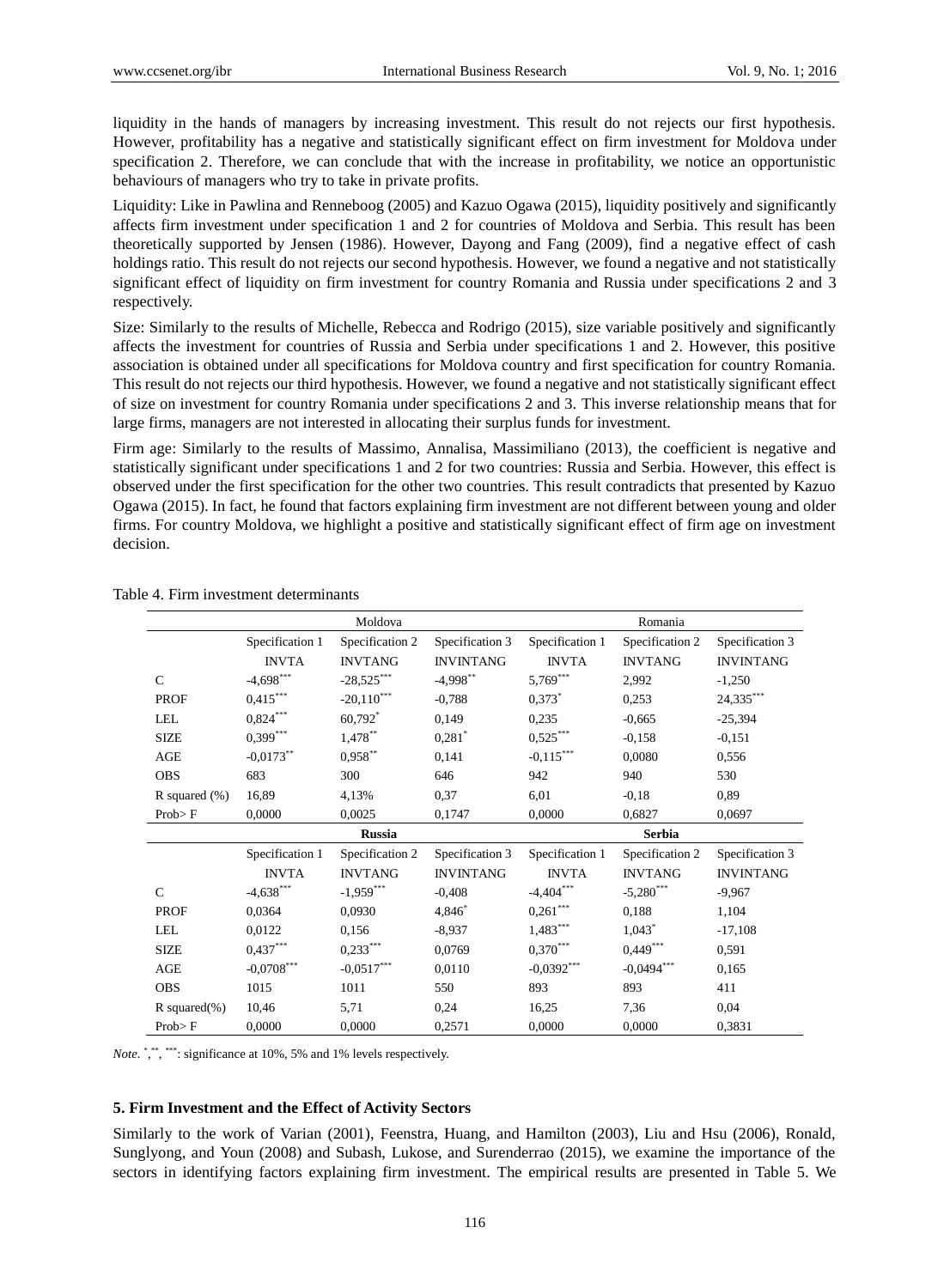consider five business activities: The service sector, the real estate sector, the professionals activities, manufacturing and mining and agriculture activities. The empirical results are reported for our first measure of the dependent variable. For the country Russia, we found the highest correlation coefficient for the mining and agriculture sector at 87.46%. In this case, variables size is positive and statistically significant. However, the coefficient of profitability variable is negative and statistically significant. The variable age influence negatively firm investment. This result means that young firms have higher investment ratio than mature firms. Furthermore, increased size leads to an increase in investment for the service sector firms. This result is similar to the professional activities. In addition, for this sector variable age have a negative effect on firm investment. Furthermore, we obtained a positive and a statistically significant effect of profitability on firm investment for all countries for two sectors. It appears that an increase in liquidity stimulates managers to invest more in the mining and agriculture sector in Russia. This same result is found for country Serbia for service, real estates and manufacturing sectors. However, the hypothesis of a positive effect between size and investment seems valid for all countries under all specifications, except for real estate sector for country Russia and professional activities for country Serbia. However, the reputation of a firm does not appear to stimulate managers to invest more for all market for every sector, except for the real estate, professionals activities, mining and agriculture sectors for country Moldova, and service and professionals activities for country Serbia.

Table 5. Firm investment determinants and effects of activity sectors

| Moldova           |                                        |                                |                                   |                         | Romania                        |                                  |                                |                                  |                           |                                |
|-------------------|----------------------------------------|--------------------------------|-----------------------------------|-------------------------|--------------------------------|----------------------------------|--------------------------------|----------------------------------|---------------------------|--------------------------------|
|                   | <b>INVT</b><br>$\mathbf{A}$<br>Service | <b>INTA</b><br>Real<br>estates | <b>INTA</b><br>Profession<br>als  | <b>INTA</b><br>Man      | <b>INVTA</b><br>min and<br>agr | <b>INVTA</b><br>Service          | <b>INTA</b><br>Real<br>estates | <b>INTA</b><br>Profession<br>als | <b>INTA</b><br>Man        | <b>INVTA</b><br>min and<br>agr |
| $\mathsf C$       | $-0,099$<br>8                          | $-6,533***$                    | $\textbf{-16,468}^{\ast\ast\ast}$ | $-3,940***$             | $\text{-}1,\!503^{***}$        | $-11,988$ **                     | $-2,970$ **                    | $-12,715$ **                     | $-4{,}626^{\ast\ast\ast}$ | $\text{-}2,\!445^{***}$        |
| <b>PROF</b>       | $0,355***$                             | $0,588***$                     | 0.493                             | 0,184                   | 0,263                          | 0,402                            | $0,744***$                     | 0,943                            | $0,415***$                | 0,0291                         |
| <b>LEL</b>        | $-0,326$                               | 0,687                          | $-1,732$                          | $-1,252$                | $-1,358$                       | 1,132                            | $-0,463$                       | $-0,280$                         | 0,235                     | 0,159                          |
| <b>SIZE</b>       | 0,0394<br>$\ast\ast$                   | $0,\!581^{***}$                | $1,503***$                        | $0,320***$              | $0,\!115^{***}$                | $1{,}225^\ast{}^{\ast}{}^{\ast}$ | $0,298***$                     | $1,0706$ **                      | $0,386$ ***               | ${0,}{243}^{\ast\ast\ast}$     |
| AGE               | $-0,027$<br>$3^*$                      | $-0,0205$                      | 0.0279                            | $-0,0219$ <sup>**</sup> | 0.0123                         | $-0,326$ ***                     | $-0,079$ ***                   | $-0.187$ <sup>*</sup>            | $-0,0831$ ***             | $-0,0397***$                   |
| <b>OBS</b>        | 142                                    | 187                            | 32                                | 269                     | 53                             | 180                              | 104                            | 36                               | 444                       | 178                            |
| R squared $(\% )$ | 7,48                                   | 32,87                          | 84,71                             | 12,06                   | 31,19                          | 8,04                             | 30,39                          | 25,21                            | 10,80                     | 14,70                          |
| Prob > F          | 0,0054                                 | 0,0000                         | 0,0000                            | 0,0000                  | 0,0002                         | 0,0163                           | 0,0000                         | 0.0979                           | 0,0000                    | 0,0002                         |
|                   |                                        |                                | Russia                            |                         |                                |                                  |                                | Serbia                           |                           |                                |
|                   | <b>INVT</b><br>A<br>service            | <b>INTA</b><br>Real<br>estates | <b>INTA</b><br>Profession<br>als  | <b>INTA</b><br>Man      | <b>INVTA</b><br>min and<br>agr | <b>INVTA</b><br>Service          | <b>INTA</b><br>Real<br>estates | <b>INTA</b><br>Profession<br>als | <b>INTA</b><br>Man        | <b>INVTA</b><br>min and<br>agr |
| $\mathbf C$       | $-3,276$ *                             | $-0,647$                       | $-8,794***$                       | $-4,139***$             | $-3,909***$                    | $-7,722***$                      | $-2,532$ **                    | 0,222                            | $-3,804***$               | $-6,83***$                     |
| <b>PROF</b>       | $0,342**$                              | 0,238                          | 0,240                             | $0,243***$              | $-1,0213***$                   | 0,217                            | 0,203                          | $1,102***$                       | $0,359***$                | $-0.0141$                      |
| <b>LEL</b>        | 0,516                                  | 0,467                          | 0,655                             | 0,710                   | 34,822***                      | $3,131***$                       | $1,496***$                     | 0,368                            | $0.693*$                  | $-1,799$                       |
| <b>SIZE</b>       | $0,299***$<br>$\pm$                    | 0,117                          | $0,641***$                        | $0,434***$              | $0,235***$                     | $0,564***$                       | $0,343***$                     | 0,00671                          | $0,319***$                | $0,439***$                     |
| AGE               | $-0,049$ <sup>*</sup><br>$***$         | $\textnormal{-}0,\!046^{***}$  | $-0,0837***$                      | $-0.071***$             | $-0,00691$ <sup>*</sup>        | $-0,00909$                       | $-0,0758$ **                   | $-0.00472$                       | $-0,036***$               | $-0,0200$                      |
| <b>OBS</b>        | 111                                    | 68                             | 183                               | 627                     | 26                             | 206                              | 193                            | 33                               | 410                       | 51                             |
| R squared<br>(% ) | 17,77                                  | 21,64                          | 16,52                             | 11,89                   | 87,46                          | 25,78                            | 21,11                          | 18,84                            | 15,98                     | 20,11                          |
| $Prob$ F          | 0,0015                                 | 0,0095                         | 0,0000                            | 0,0000                  | 0,0000                         | 0,0000                           | 0,0000                         | 0,0420                           | 0,0000                    | 0,0618                         |

Note.<sup>\*</sup>,\*\*\*\*\*\*\*: significance at 10%, 5% and 1% levels respectively.

# **6. Conclusion**

This paper interpret the factors explaining the investment decision of a firm (Galende& Suarez, 1999; Galende &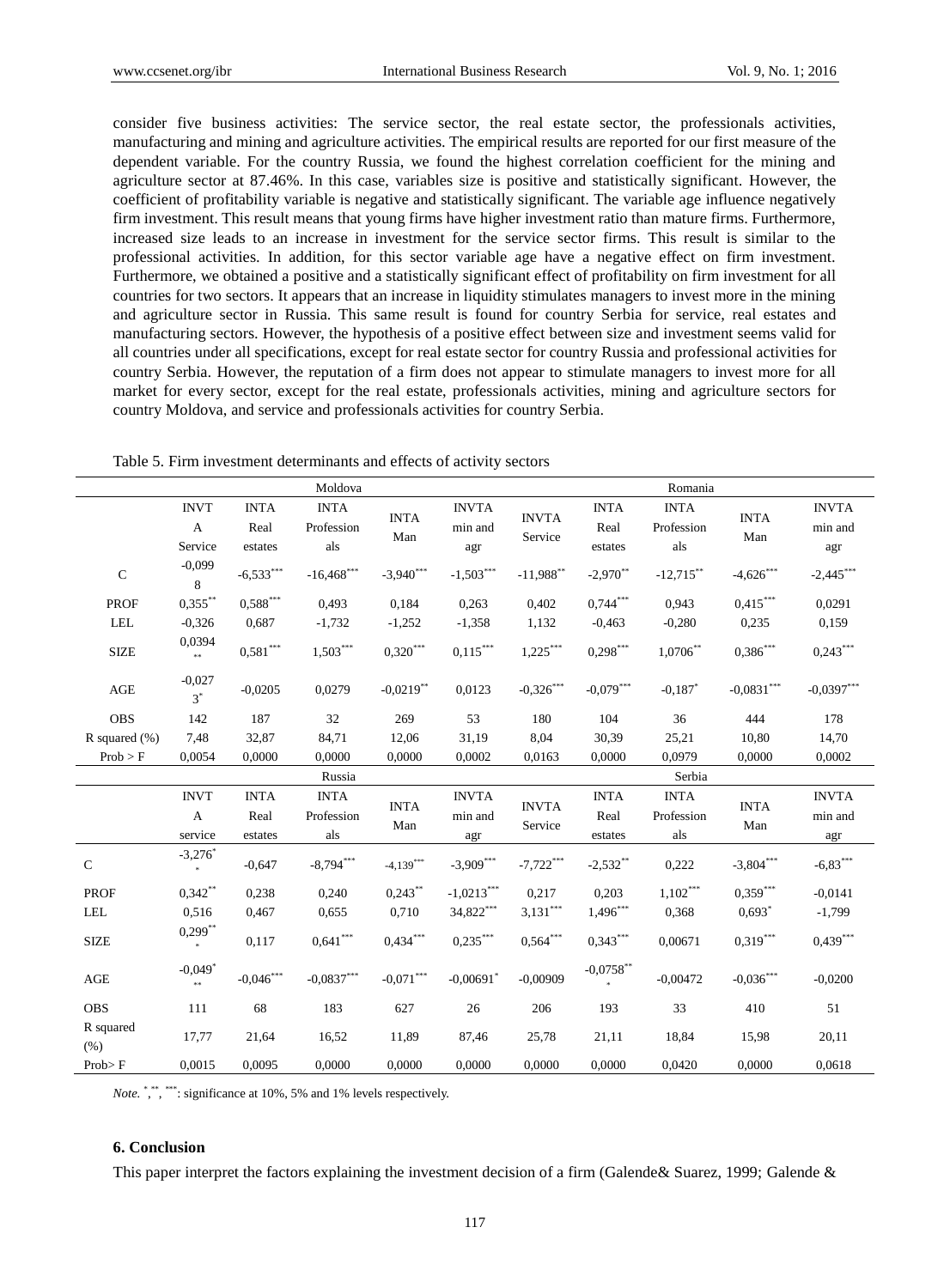Fuente, 2003). In particular, independent variables are; profitability, liquidity, size and firm age. Investment is measured alternatively by three ratios; change in total assets, changes in tangible fixed assets and changes in intangible fixed assets. The empirical validation was performed for four countries; Moldova, Romania, Russia and Serbia. Using the data panel estimation method, the empirical results pointed to differences between countries for the factors explaining investment decision, particularly profitability. In fact, we obtained positive and statistically significant effects in case of market Moldova, Russia and Serbia under specifications 1, 3 and 1, respectively. This result is found under specifications 1 and 3 for country Romania. A negative relation is obtained under specification 2 for country Moldova. Similarly, liquidity positively and significantly affects firm investment in Moldova and Serbia under specifications 1 and 2. The differences in the factors explaining investment is recorded, also, for size and firm age. Regarding the analysis of the sensitivity of our results by sectors, the empirical results show that the sectors significantly affect factors explaining investment, particularly, liquidity. Indeed, for the case of Russia, liquidity positively and significantly affects firm investment in the mining and agriculture sector. Furthermore, this result is found for service, real estate and manufacturing sectors for country Serbia.

### **References**

- Aghion, P., & Howitt, P. (1992). A model of growth through creative destruction. *Econometrica, 60*, 323-351. <http://dx.doi.org/10.2307/2951599>
- Alex, A. C., Hong, C., Dayong, Z., & David, G. D. (2013). The impact of shareholding structure on firm investment: Evidence from Chinese listed companies. *Pacific-Basin Finance Journal, 25*, 85-100. <http://dx.doi.org/10.1016/j.pacfin.2013.08.002>
- Almeida, H., Campello, M., & Weisbach, M. S. (2004). The cash flow sensitivity of cash. *Journal of Finance, 59*, 1777-1804.<http://dx.doi.org/10.1111/j.1540-6261.2004.00679.x>
- Arellano, M., & Bond, S. R. (1991). Some tests of specification of panel data: Monte Carlo evidence and an application to employment equations. *Review of Economic Studies, 58*, 277-297.
- Arellano, M., & Bover, O. (1995). Another look at the instrumental-variable estimation of error component models. *Journal of Econometrics, 68*, 29-52. [http://dx.doi.org/10.1016/0304-4076\(94\)01642-D](http://dx.doi.org/10.1016/0304-4076(94)01642-D)
- Bhagat, S., & Welch, I. (1995). Corporate research and development investments: International comparisons. *Journal of Accounting and Economics, 19*, 443-470. [http://dx.doi.org/10.1016/0165-4101\(94\)00391-H](http://dx.doi.org/10.1016/0165-4101(94)00391-H)
- Blundell, R., & Bond, S. (1998). Initial conditions and moment restrictions in dynamic panel data models. *Journal of Econometrics, 87*, 115-143.
- Bond, S., Harhofff, D., & Van, R. J. (2005). Investment, R&D and financial con-straints in Britain and Germany. *Annalesd'Economieet de Statistique, 79*(80), 435-462.
- Bond, S., & Meghir, C. (1994). Dynamic investment models and the firm's financial policy. *Rev. Econ. Stud., 61*, 197-222.<http://dx.doi.org/10.2307/2297978>
- Bond, S., Elston, J. A., Mairesse, J., & Mulkay, B. (2003). Financial factors and investment in Belgium, France, Germany, and the United Kingdom: A comparison using company panel data. *Rev. Econ. Stat*., *85*, 153-165. <http://dx.doi.org/10.1162/003465303762687776>
- Brown, J. R., Fazzari, S. M., & Petersen, B. C. (2009). Financing innovation and growth: Cash flow, external equity and the 1990s R&D boom. *Journal of Finance, 64*(1), 151-185. <http://dx.doi.org/10.1111/j.1540-6261.2008.01431.x>
- Chen, J. (2001). Ownership structure as corporate governance mechanism: Evidence from Chinese listed companies. *Economics of Planning, 34*, 53-72[. http://dx.doi.org/10.1023/A:1017548432111](http://dx.doi.org/10.1023/A:1017548432111)
- Clark, D. C. (2003). Corporate governance in China: An overview. *China Economic Review, 14*, 494-507. <http://dx.doi.org/10.1016/j.chieco.2003.09.019>
- Cleary, S. (1999).The relationship between firm investment and financial status. *Journal of Finance, 54*, 673-692.
- Czarnitzki, D., & Hottenrott, H. (2010). Financing constraints for industrial innovation: What do we know? *Review of Business and Economics, 55*(3), 346-362[. http://dx.doi.org/10.2139/ssrn.1621683](http://dx.doi.org/10.2139/ssrn.1621683)
- Dany, A., & Junseok, H. (2008).The effects of cash flow and size on the investment decisions of ICT firms: A dynamic approach. *Information Economics and Policy, 20*, 120-134. <http://dx.doi.org/10.1016/j.infoecopol.2007.12.001>
- David, F., Leonardo, F., Herbert, K., & Eduardo, K. (2014). Innovation efforts and performances of Brazilian firms.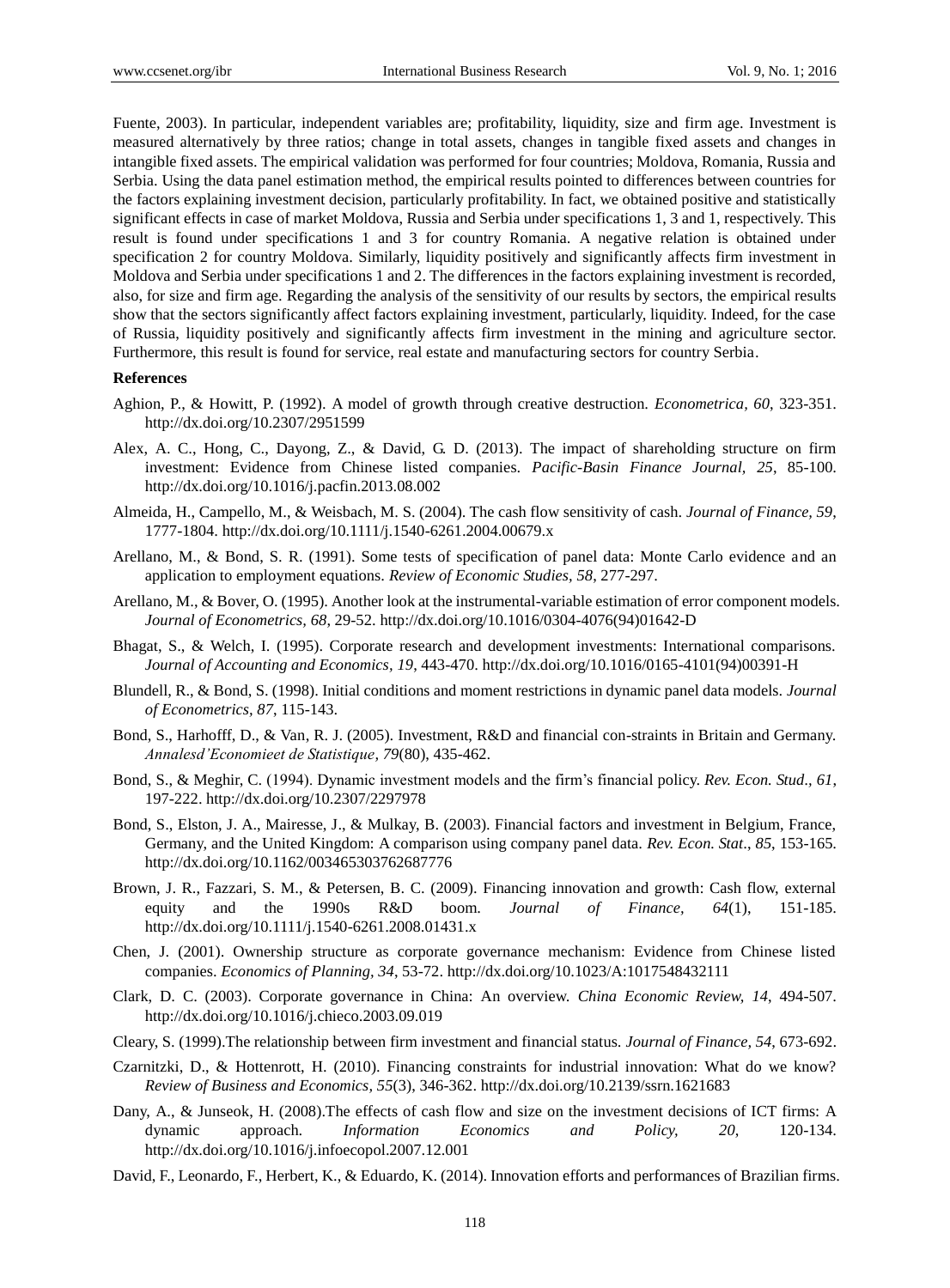*Journal of Business Research, 67,* 527-535[. http://dx.doi.org/10.1016/j.jbusres.2013.11.009](http://dx.doi.org/10.1016/j.jbusres.2013.11.009)

- Dayong, H., & Wang, F. (2009). Cash, investments and asset returns. *Journal of Banking & Finance, 33*, 2301-2311.<http://dx.doi.org/10.1016/j.jbankfin.2009.06.006>
- David, B. A., & Julie, A. E. (2002). Does firm size matter? Evidence on the impact of liquidity constraints on firm investment behavior in Germany. *International Journal of Industrial Organization, 20*, 1-17. [http://dx.doi.org/10.1016/S0167-7187\(00\)00072-2](http://dx.doi.org/10.1016/S0167-7187(00)00072-2)
- Duchin, R., Ozbas, O., & Sensoy, B. A. (2010). Costly external finance, corporate investment and the subprime mortgage credit crisis. *Journal of Financial Economics, 97*, 420-435. <http://dx.doi.org/10.1016/j.jfineco.2009.12.008>
- Farla, K. (2014). Determinants of firms' investment behaviour: A multilevel approach. *Applied economics, 46,* 4231-4241. <http://dx.doi.org/10.1080/00036846.2014.955167>
- Fazzari, S. M., Hubbard, R. G., & Petersen, B. C. (1988). Financing constraints and corporate investment. *Brookings Papers on Economic Activity, I,* 141-195[. http://dx.doi.org/10.2307/2534426](http://dx.doi.org/10.2307/2534426)
- Feenstra, R. C., Huang, D. S., & Hamilton, G. G. (2003). A market-power based model of business groups. *Journal of Economic Behavior & Organization, 51*, 459-485[. http://dx.doi.org/10.1016/S0167-2681\(02\)00181-6](http://dx.doi.org/10.1016/S0167-2681(02)00181-6)
- Galende, J., & Fuente, J. M. (2003). Internal factors determining a firm's innovative behaviour. *Research Policy, 32*, 715-736. [http://dx.doi.org/10.1016/S0048-7333\(02\)00082-3](http://dx.doi.org/10.1016/S0048-7333(02)00082-3)
- Galende, J., & Suarez, I. (1999). A resource-based analysis of the factors determining a firm's R&D activities. *Research Policy, 28*(8), 891-905. [http://dx.doi.org/10.1016/S0048-7333\(99\)00029-3](http://dx.doi.org/10.1016/S0048-7333(99)00029-3)
- Harford, J. (1999). Corporate cash reserves and acquisitions. *Journal of Finance, 52*, 1969-1997. <http://dx.doi.org/10.1111/0022-1082.00179>
- Heshmati, A. (2002). The dynamics of capital structure: Evidence from swedish micro and small firms. *Research in Banking and Finance, 2*, 199-241.
- Hoshi, T., Kashyap, A., & Scharfstein, D. (1991). Corporate structure liquidity and investment: Evidence from Japanese industrial groups. *Quarterly Journal of Economics, 106*, 33-60[. http://dx.doi.org/10.2307/2937905](http://dx.doi.org/10.2307/2937905)
- James R., Brown, A., & Bruce, C. P. (2014). Which investments do firms protect? Liquidity management and real adjustments when access to finance falls sharply. *Journal of Financial Intermediation*.
- Jensen, M. (1986). Agency costs offree cash flow,corporatefinance and takeovers. *American Economic Review, 76*, 323-329.
- Kadapakkam, P., Kumar, P. C., & Riddick, L. A. (1998). The impact of cash flows and firm size on investment: The international evidence. *Journal of Banking & Finance, 22*(3), 293-320.
- Kaplan, S. N., & Zingales, L. (1997). Do investment-cash flow sensitivities provide useful measures of financing constraints? *Quarterly Journal of Economics, 112*, 169-215[. http://dx.doi.org/10.1162/003355397555163](http://dx.doi.org/10.1162/003355397555163)
- Kazuo, O. (2015). Firm Investment, Liquidity and Bank Health: A Panel Study of Asian Firms in the 2000s. *Journal of Asian Economics*. In Press, Accepted Manuscript, Available online 25 March 2015.
- Liu, G. S., & Sun, P. (2005). The class of shareholdings and its impacts on corporate performance: A case of state shareholding composition in Chinese public corporations. *Corporate Governance: An International Review 13,* 46-59.<http://dx.doi.org/10.1111/j.1467-8683.2005.00402.x>
- Liu, W. C., & Hsu, C. M. (2006). The role of financial development in economic growth: The experiences of Taiwan, Korea, and Japan. *Journal of Asian Economics, 17,* 667-690. <http://dx.doi.org/10.1016/j.asieco.2006.06.007>
- Massimo, C. G., Annalisa, C., & Massimiliano, G. (2013). The effect of public subsidies on firms' investment-cash flowsensitivity: Transient or persistent? *Research Policy, 42*, 1605-1623. <http://dx.doi.org/10.1016/j.respol.2013.07.003>
- Michelle, H., Rebecca, L., & Rodrigo, V. (2015). The effect of repatriation tax costs on U.S. multinational investment. *Journal of Financial Economics, 116,* 179-196[. http://dx.doi.org/10.1016/j.jfineco.2014.12.004](http://dx.doi.org/10.1016/j.jfineco.2014.12.004)
- Pawlina, G., & Renneboog, L. (2005). Is investment-cash flow sensitivity caused by agency costs or asymmetric information? Evidence from the UK. *European Financial Management, 11*(4), 483-513. <http://dx.doi.org/10.1111/j.1354-7798.2005.00294.x>